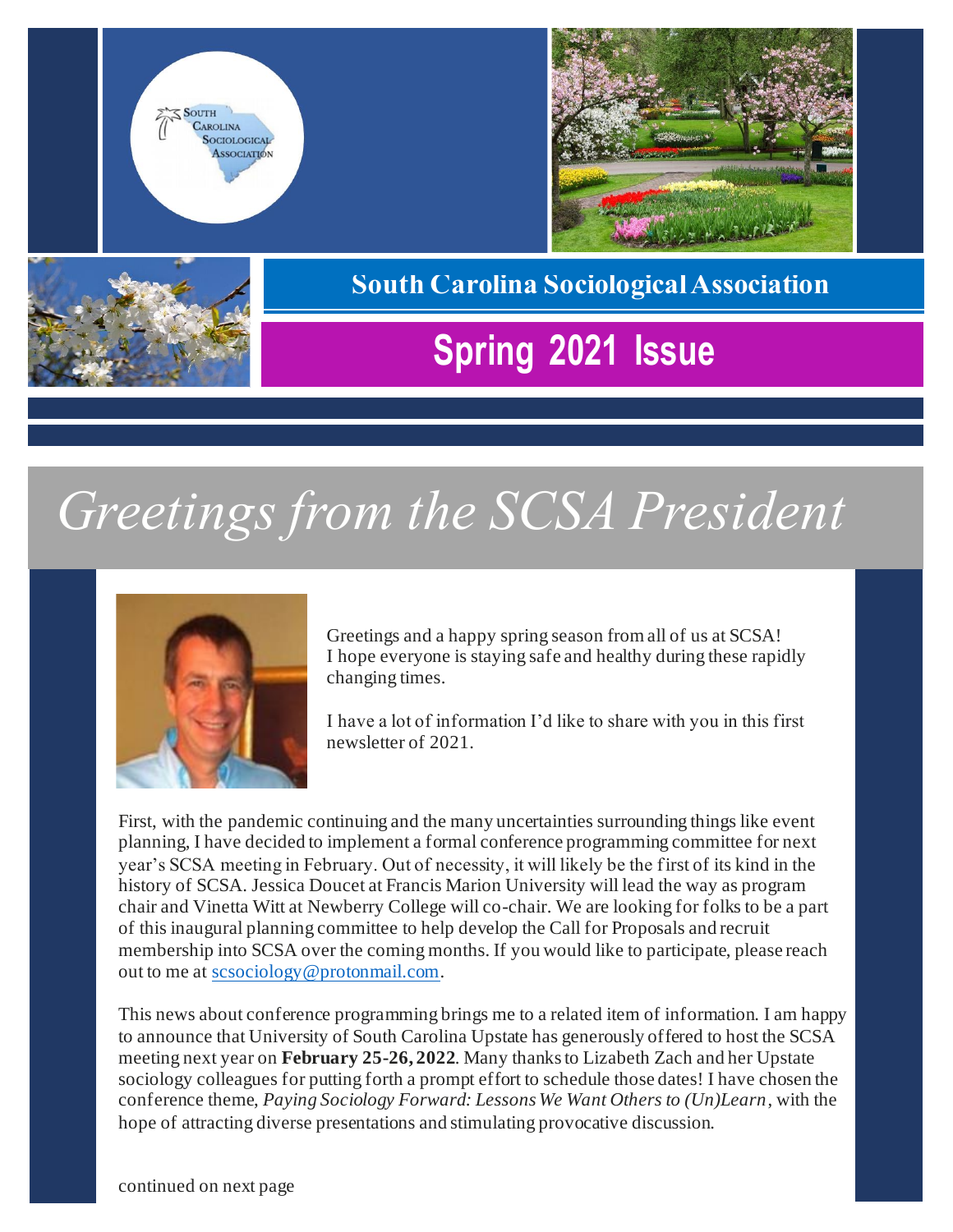We held this year's SCSA meeting at Hickory Knob State Park and Resort in McCormick, South Carolina, February 12-13. For the most part, the meeting went well. Unfortunately, the outdoor reception did not work out as planned. I also underestimated the technical and bureaucratic challenges of holding a business meeting with both in-person and virtual attendees. On a brighter note, we had a full program of presentations at the meeting, which consisted of a keynote speaker, three thematic session presentations, a pandemic response panel, and three research session presentations.

At the business meeting, we elected Todd Couch and Jessica Doucet to positions of Secretary and Treasurer, respectively. We also elected Dan Harrison, Nancy Rhoads, and Vinetta Witt to at-large positions on the Executive Committee. Congratulations to all of you! Many thanks for your ongoing commitment to SCSA. I also want to acknowledge outgoing members of the SCSA Executive Committee for past service. Jessica Burke served consecutive two-year terms as Secretary from 2016 – 2020. Cassius Hossfeld completed his one-year term as at-large member. Thank you Jessica and Cassius!

The business meeting generated productive ideas already in motion. We discussed sponsoring an undergraduate paper competition and carried through with the plan. Details about the competition and winner and runner-up appear in this newsletter. I wish to extend special thanks to Carol Black at University South Carolina Sumter Palmetto College for leading the way in this effort to recognize the hard work and talent of undergraduate students in South Carolina.

Finally, I feel proud to promote the teaching, research, and practice of sociology throughout the state of South Carolina. Thank you for the dedication and talent you bring to that exciting journey. If you have any questions about SCSA, please don't hesitate to contact anyone of us on the SCSA Executive Committee.

Rusty

Russell (Rusty) Ward, Ph.D. President, South Carolina Sociological Association (SCSA)

## SCSA Executive Committee

President: Rusty Ward, Francis Marion University President-Elect: Deborah Cohan, University of South Carolina-Beaufort Secretary: Todd Couch, Francis Marion University Treasurer: Jessica Doucet, Francis Marion University

> Members-at-large: Daniel Harrison, Lander University Nancy Rhoads, Allen University Vinetta Witt, Newberry College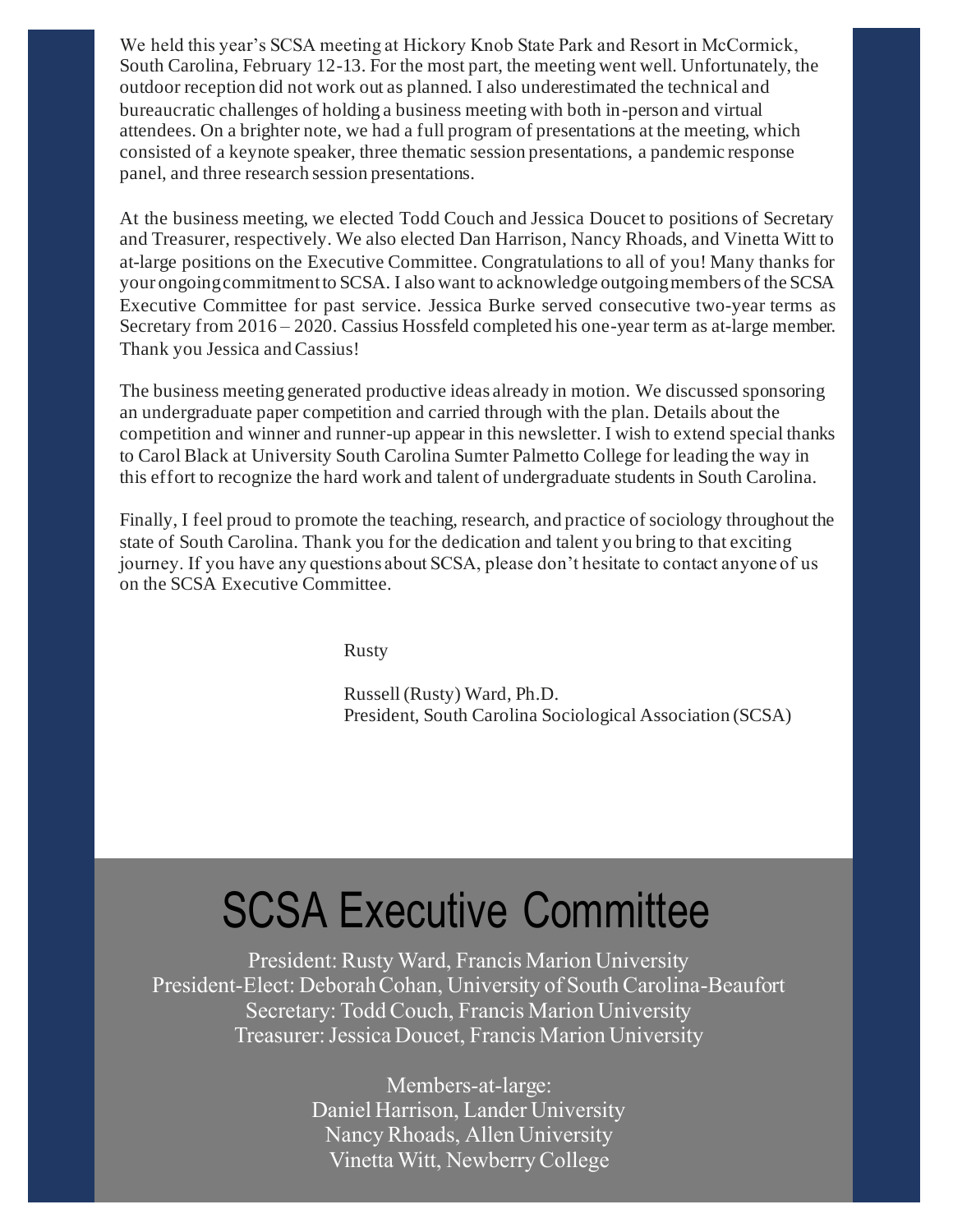# *Teaching Corner*

### *Study Teams for Metacognitive Growth in Sociology*



Aristide Sechandice

Tri-County Technical College

Getting students to study early, often  $-$  or sometimes at all  $-$  is a challenge for teachers. To address this problem, I devised an approach using study teams.

The approach works by incentivizing students to engage in a continuous process of study with a partner, or with two in case of an odd number of students in a class. (It is advisable to minimize the number of partners because of logistical problems of finding a time to meet, which multiply exponentially with the number of partners involved.)

Students are assigned randomly to teams; they are not allowed to choose their partners. The logic behind this is threefold. First, research suggests that students who have an organic relationship with each other often socialize too much to the exclusion of working (although a modicum of socializing can usefully build rapport between team members and provide a needed study break or reset). Second, pairing students randomly increases the likelihood of demographic or personality diversity between team members, which in turn helps to stimulate metacognitive growth. Often, students do not know what they do not know, and starting from different backgrounds or perspectives helps students to problematize the content at hand; conversely, if students think too much alike, they may not raise needed

questions born of divergent interpretations. Although students may be placed into matched pairs (a man with a woman, a Caucasian with a person of color, etc.), demographic skew in most classrooms limits this possibility, and the beauty of randomization is that it controls untoward effects of both observed or observable traits and unobservable traits. Finally, randomization makes it more likely that students will be paired *across* ability and motivational levels. The most important outcome of the approach is to raise class averages and stimulate improvement that is as broad as possible (ideally universal), not just raise individual scores. If students choose their partners, students will tend to self-group with students of similar efficacy, and the rich may get richer and the poor little richer. In addition, when a team bridges disparate efficacy levels, the stronger partner may teach the weaker partner outside of class and in a different way than the professor had in class, with attendant learning gains for the less effective students owing to multiple angles of attack and age-based or cultural affinity with other students who speak the same 'language,' and in the process of verbalizing his/her understanding, the stronger student may reinforce it, or realize an epiphany (this happens with teachers too, of course).

If each student on a two-person team (or any two on a three-person team) achieves a passing score, both are granted a bonus of five points on each exam on which that occurs. I emphasize to students that the bulk of the points gained come from the process itself, not from the bonus. The bonus serves as a sweetener or

instructor match, but upon using this approach, I saw that raw scores of each class were elevated between 12 and 15 points (i.e., excluding the bonus). It ties extrinsic motivation to a change in behavior that may eventually produce intrinsic satisfaction as well as higher achievement as new habits are formed and attitudinal change occurs. Some students lament being stuck with an unresponsive and unreliable partner, which can be addressed by the instructor if it is persistent, but this is a pitfall of all group work. Moreover, the student is not penalized if they have such a partner; instead, they simply are not awarded the bonus, and a powerful selfish motivation to improve the other's outcomes as well as one's own is leveraged. I tell students in such cases, "Make them better, lift them up" and such often occurs. In order to qualify for the bonus, each student must submit a form each week stating the date, time, and location of their joint study session, and they must have at least one per week for each test unit. Also, they must indicate a connection they made with the material (which could be an extensive reflection, an anecdote based on personal experience related to a concept or topic, using the sociological imagination to see what they had not seen before in daily life, or a thought about a current event, for example) and they should discuss any difficulties they had faced in comprehending the content. The result is a more intentional, collaborative, consistent, and interactive study process than would otherwise be the case.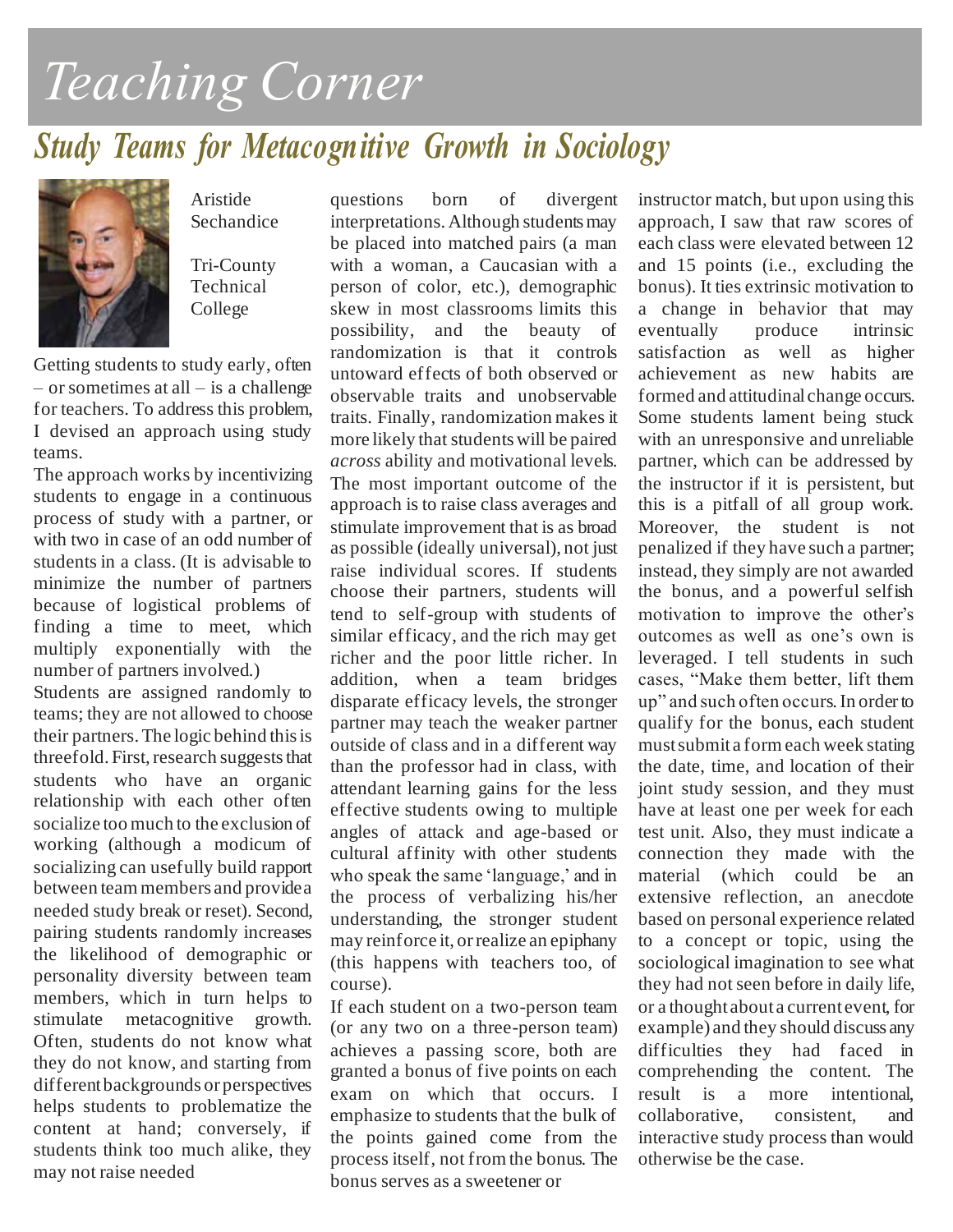# *Sociology @ Lander*

# **MLANI**

#### Outstanding Sociological Imagination Award

This award is given annually by the sociology faculty to one or more sociology majors who amply demonstrated potential for success in graduate school. The student must demonstrate a high GPA as well as engagement and excitement about sociology and application of sociology inside and/or outside of classroom.

This year's recipient is Emily Hernandez. She is majoring in sociology and criminology. The amazing thing about Ms. Hernandez is that she has not only excelled in her classes at Lander, but she has been very active applying her sociological training in the real world. She has done exceptional volunteer work with inmates at the Perry Correctional Institution. Emily's research skills have also been tremendous asset to the Greenwood Community Foundation, which was the site of her internship. Through her research she would like to reform the criminal justice system and in doing so have a significant impact on public policy. She also would like to run for political office one day.

#### Alpha Kappa Delta helps Gift of Life

The Lander University chapter of Alpha Kappa Delta sponsored a Gift of Life Bone Marrow Registry event on March 17. Pictured are Katie Fowler (Gift of Life), Dr. Daniel Harrison, and sociology students Brooke Tipton, Desjamba Jackson, and Emily Hernandez. Dr. Zach Rubin took the photo. We had a good turn out and got 47 individuals swabbed who will get added to Gift of Life's Blood/ Bone Marrow Registry. If a match to a patient is found, these individuals could be contacted to donate blood or bone barrow. To find out how your school, department, or student organization can help, go to <https://www.giftoflife.org/>





#### Dr. Daniel Harrison

was interviewed about "Storytelling and Sociology at the End of History" on February 22, 2021 podcast [Trending in Education.](https://podcasts.apple.com/us/podcast/storytelling-sociology-at-end-history-dr-daniel-harrison/id1150805729?i=1000510145776)

In the interview, Dan talks about his latest book, *Live at Jackson Station*. The book tells the story of Jackson Station, a legendary blues bar in Greenwood, SC in the 1980's and early nineties. Dan and the podcast host, Mike Palmer, reflect on the relevance of sociology and the future of higher education. They also discuss Dan's recent article titled "Sociology at the End of History".



#### Visiting Lecturer Position

Lander University invites applicants for a Visiting Lecturer of Sociology to begin in August 2021. For more information about the position please visit [Lander University Faculty](https://www.lander.edu/about/human-resources/employment-opportunities/faculty-vacancies)  [Vacancies webpage.](https://www.lander.edu/about/human-resources/employment-opportunities/faculty-vacancies)